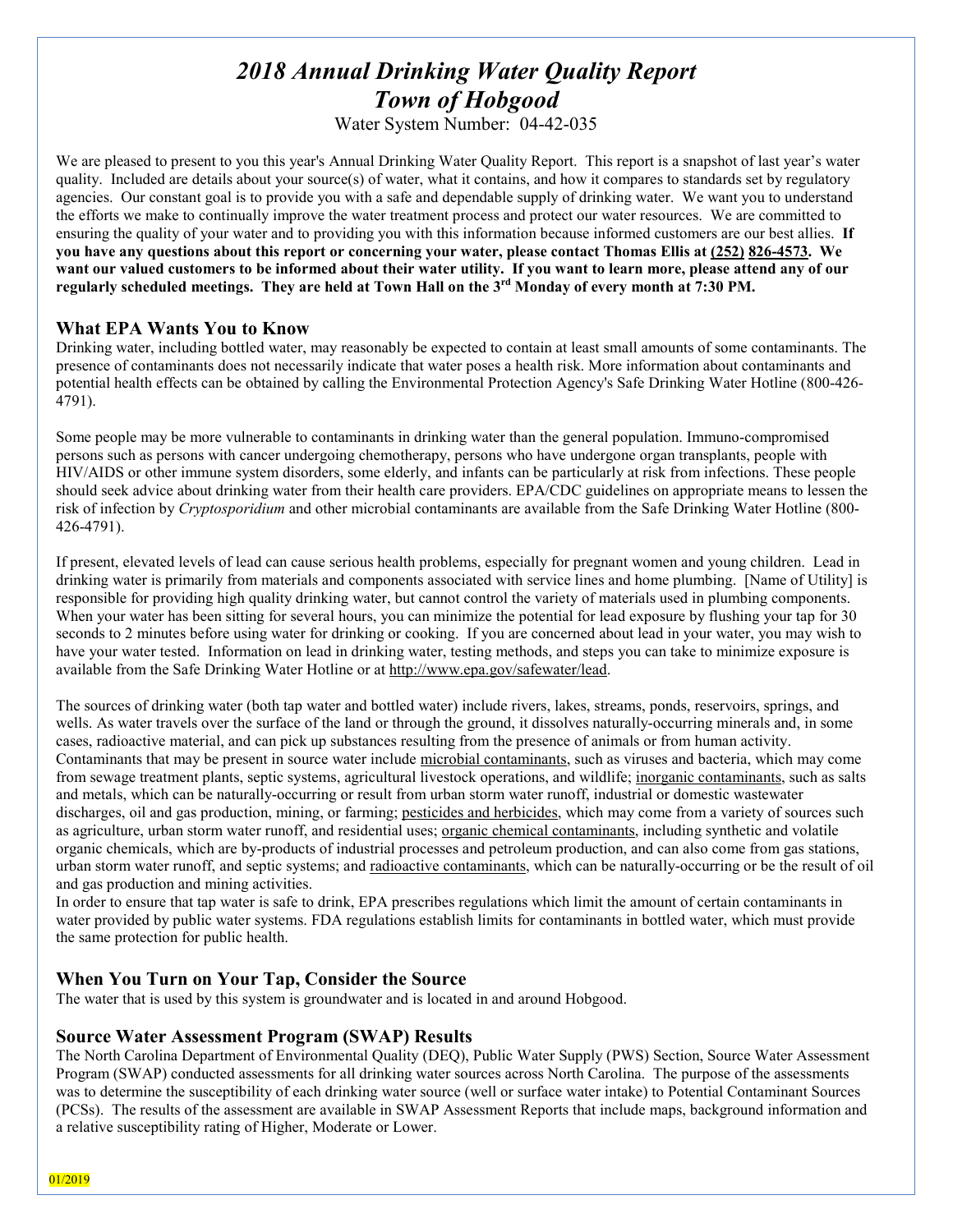The relative susceptibility rating of each source for the Town of Hobgood was determined by combining the contaminant rating (number and location of PCSs within the assessment area) and the inherent vulnerability rating (i.e., characteristics or existing conditions of the well or watershed and its delineated assessment area). The assessment findings are summarized in the table below:

| <b>Source Name</b> | <b>Susceptibility Rating</b> | <b>SWAP Report Date</b> |
|--------------------|------------------------------|-------------------------|
| Well $# 1$         | Moderate                     | April 20, 2017          |
| Well $#2$          | Lower                        | April 20, 2017          |
| Well $#3$          | Lower                        | April 20, 2017          |
| Well $#4$          | Lower                        | April 20, 2017          |

The complete SWAP Assessment report for the Town of Hobgood may be viewed on the Web at:

<https://www.ncwater.org/?page=600> Note that because SWAP results and reports are periodically updated by the PWS Section, the results available on this web site may differ from the results that were available at the time this CCR was prepared. If you are unable to access your SWAP report on the web, you may mail a written request for a printed copy to: Source Water Assessment Program – Report Request, 1634 Mail Service Center, Raleigh, NC 27699-1634, or email requests to swap@ncdenr.gov. Please indicate your system name, number, and provide your name, mailing address and phone number. If you have any questions about the SWAP report please contact the Source Water Assessment staff by phone at 919-707-9098.

It is important to understand that a susceptibility rating of "higher" does not imply poor water quality, only the system's potential to become contaminated by PCSs in the assessment area.

# **Help Protect Your Source Water**

Protection of drinking water is everyone's responsibility. We have implemented the following source water protection actions: developed and implemented a well head protection plan and weekly monitoring of our four well sites. You can help protect your community's drinking water source(s) in several ways: (examples: dispose of chemicals properly; take used motor oil to a recycling center, volunteer in your community to participate in group efforts to protect your source, etc.).

# **Violations that Your Water System Received for the Report Year**

During 2018, or during any compliance period that ended in 2018, we received no violations.

# **Water Quality Data Tables of Detected Contaminants**

We routinely monitor for over 150 contaminants in your drinking water according to Federal and State laws. The tables below list all the drinking water contaminants that we detected in the last round of sampling for each particular contaminant group. The presence of contaminants does not necessarily indicate that water poses a health risk. **Unless otherwise noted, the data presented in this table is from testing done January 1 through December 31, 2018.** The EPA and the State allow us to monitor for certain contaminants less than once per year because the concentrations of these contaminants are not expected to vary significantly from year to year. Some of the data, though representative of the water quality, is more than one year old.

**Unregulated contaminants are those for which EPA has not established drinking water standards. The purpose of unregulated contaminant monitoring is to assist EPA in determining the occurrence of unregulated contaminants in drinking water and whether future regulations are warranted.** 

## **Important Drinking Water Definitions:**

*Not-Applicable (N/A)* – Information not applicable/not required for that particular water system or for that particular rule.

*Non-Detects (ND)* - Laboratory analysis indicates that the contaminant is not present at the level of detection set for the particular methodology used.

*Parts per million (ppm) or Milligrams per liter (mg/L)* - One part per million corresponds to one minute in two years or a single penny in \$10,000.

*Action Level* (*AL*) - The concentration of a contaminant which, if exceeded, triggers treatment or other requirements which a water system must follow.

*Maximum Residual Disinfection Level (MRDL)* – The highest level of a disinfectant allowed in drinking water. There is convincing evidence that addition of a disinfectant is necessary for control of microbial contaminants.